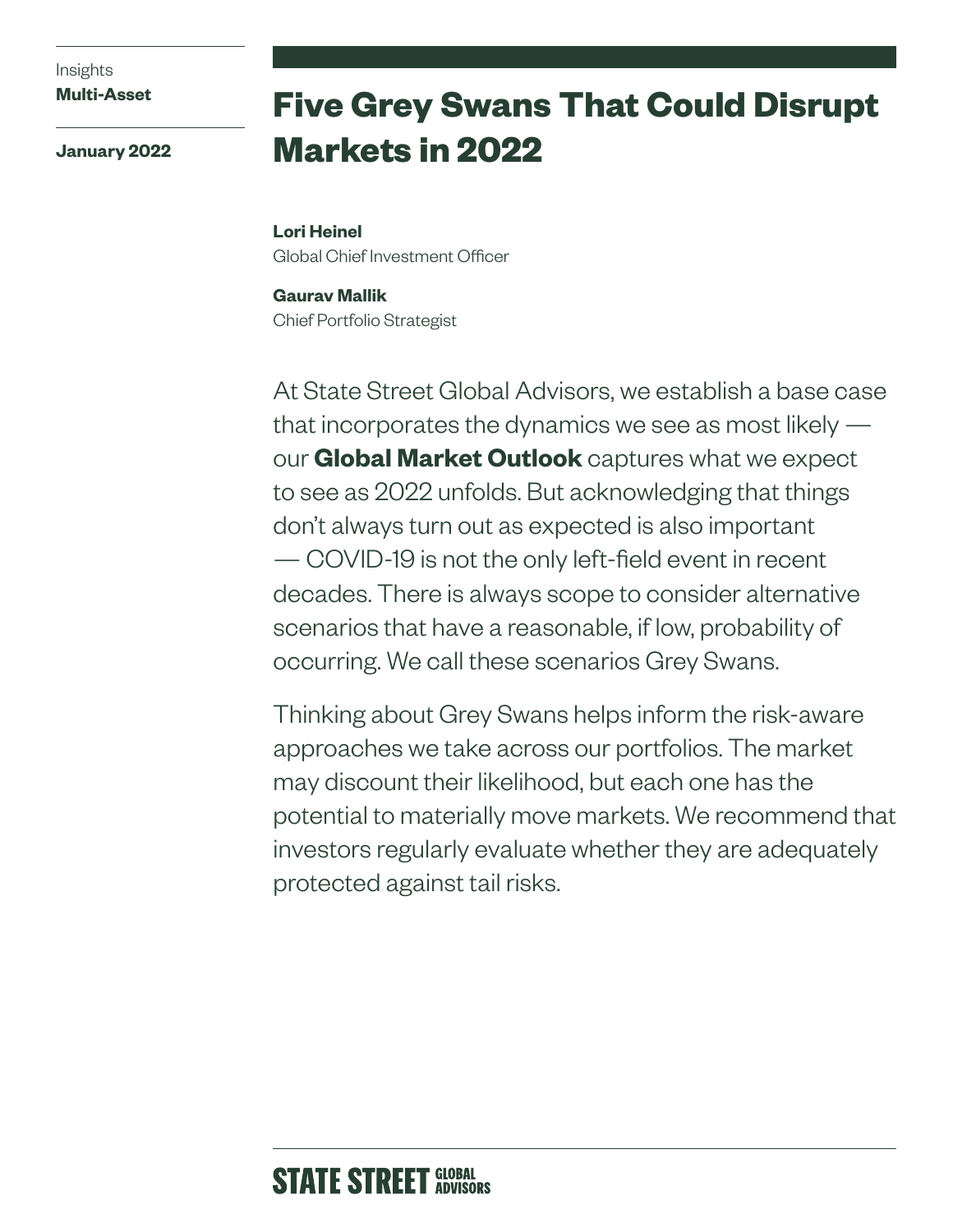## **1. Peripheral Europe Drives Returns… and Unity?**

Aspirations for an ever-closer union have for a long time seemed just that — aspirational. Instead of convergence we've had divergence, with the disparities between the 'core' and 'periphery' laid bare during and since the credit crisis of a decade ago. But could the green-tilted Recovery Fund for the worst-hit euro area countries be the catalyst that ultimately transforms the narrative in Europe?

Italy and Germany's relative economic trajectories in recent decades have been a sore point as heavily indebted Italy failed to make up a growing productivity gap with a globally focused German industrial powerhouse. But in this Grey Swan, the scale of stimulus deployed in Italy lifts the economy to the extent that growth there (and elsewhere in the periphery) outpaces that of Germany and the core and bolsters support for greater fiscal union. Growing corporate investment and buoyant sentiment in and towards Italy drive relative bond outperformance amid a sharp narrowing of bond spreads with Germany.

Amid recognition that the union is running out of fiscal and monetary road at a time when the region's potential output and productivity trends have been left trailing the US and China, a consensus forms around the need to facilitate a more dynamic private sector that is backed by abundant and accessible public and private financing. For example, a well-funded private sector that can navigate new and disruptive technologies enhances the success potential of the EU Green Deal.

Taking the political leap of faith necessary for the eurozone to transition to a genuinely viable, independent and globally competitive entity, the more 'frugal' European states such as Germany and the Netherlands find common ground with the likes of Italy and France. All sides shift from long-entrenched positions, such as on banking union. This is not an overnight fix, but the eurozone getting on this path sets in motion a virtuous cycle.

From a top-down perspective, the euro gets put on a sound footing with deposit insurance and the mutualization of debt. But bottom-up suddenly comes into focus with new and greater incentives for savings to find their way into equity investment. Plans are brought to the fore for a single capital market to make way for equity financing and to broaden out investor choice. The supply side is overhauled with an agenda to simplify and reduce regulation and taxation.

For investors, the appearance of sustainably higher output growth materializing could drive a true re-rating of the eurozone equity market, underpinning outsized return potential. But the real transformation may be seen in the fixed income market where spreads could tighten, and consolidate at low levels, making Italian and peripheral debt less speculative. Against this backdrop, the euro would also strengthen considerably.



Source: Macrobond, as at December 2021. Past performance is not a guarantee of future results.

## Figure 1 **Italian GDP Set to Close Gap with Germany?**

GDP Differential (RHS)

- I Italy, Gross Domestic Product, 2015 Reference Year, Constant Prices, EUR
- **Germany, Gross Domestic** Product, 2015 Reference Year, Constant Prices, EUR

#### **Five Grey Swans That Could Disrupt Markets in 2022** 2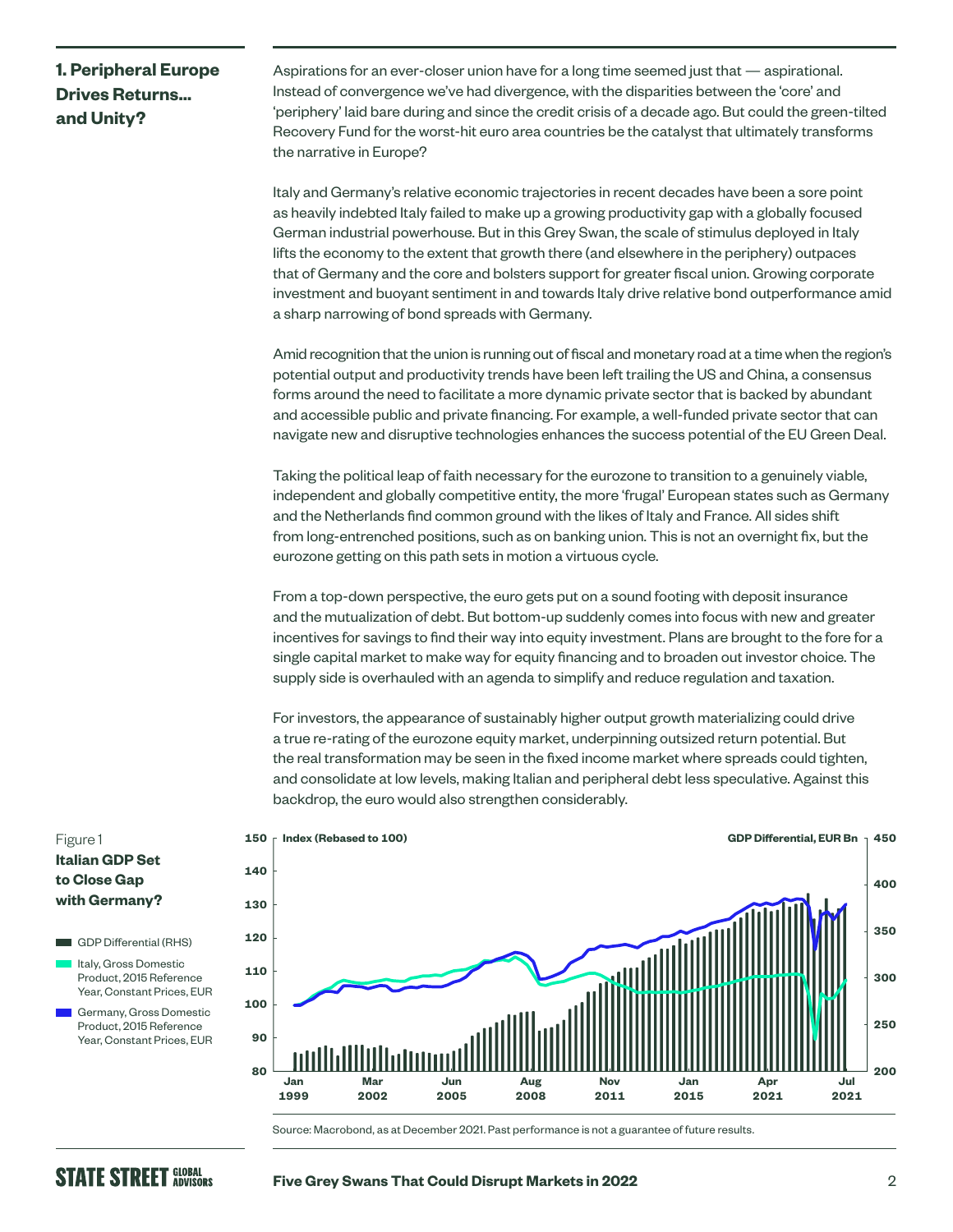## **2. Crypto Regulation Spawns Spillover Risk**

The sustained surge in cryptocurrency prices through much of the last two years has coincided with more widespread acceptance of digital assets. The broadening out of the digital asset market to include so-called meme tokens such as Dogecoin, as well as the rise of the NFT (non-fungible token), has not only attracted great media interest but also wealth. The market cap of cryptocurrencies is around \$2 trillion<sup>1</sup>, which is greater than each of four S&P 500 sectors (Utilities, Materials, Real Estate and Energy).2

Investment-related products have also launched in the past year, and more are being filed with regulators. This has allowed retail and institutional investors to include cryptocurrency exposure within portfolios even as oversight remains scant.

In this Grey Swan, a burgeoning chorus of demands for regulation of digital assets sets in motion a market correction, one that spills over into traditional markets, given the increased usage among consumers that has translated into elevated 'paper' wealth. And there are already straws in the digital wind for such action.

In December 2021, the US House Committee on Financial Services hosted a hearing on cryptocurrencies and financial technology on the heels of a Treasury Department report on stablecoins — regulators are increasingly focused on the impact of decentralized finance applications and digital assets on the economy and consumers. This has already resulted in the US government making provisions for cryptocurrency taxes in the recent infrastructure legislation — previous efforts regarding cryptocurrency regulation had stalled in Congress.

Given rising retail investor involvement and the sizeable increase in hacks of both cryptocurrencies and NFTs, demands that consumers be properly protected can be expected to grow on the grounds that the 'retail user' is neither sophisticated enough nor aware of the inherent risks in owning 'glamour' jpeg digital assets. \$11 billion in NFT sales took place in Q3 2021<sup>3</sup> —NFTs have become so mainstream that Macy's offered them for the Macy's Thanksgiving Day Parade.<sup>4</sup>

But NFTs are not the only digital-related assets on the rise. Data from Crypto Compare shows that derivatives' trading volume for the cryptocurrency market exceeded spot market volumes in June for the first time.<sup>5</sup> And in November, derivatives volumes hit a record high of \$3.2 trillion before falling back to \$2.9 trillion in December — this accounts for about 53% of the total crypto market.<sup>6</sup> Furthermore, combined trading volume of Bitcoin (BTC) and Ethereum (ETH) options increased 443% in 2021, according to The Block Research.<sup>7</sup> As illustrated in Figure 2, ETH option volumes are getting closer to the more established Bitcoin.







Source: Coinglass, The Block, January 7, 2022.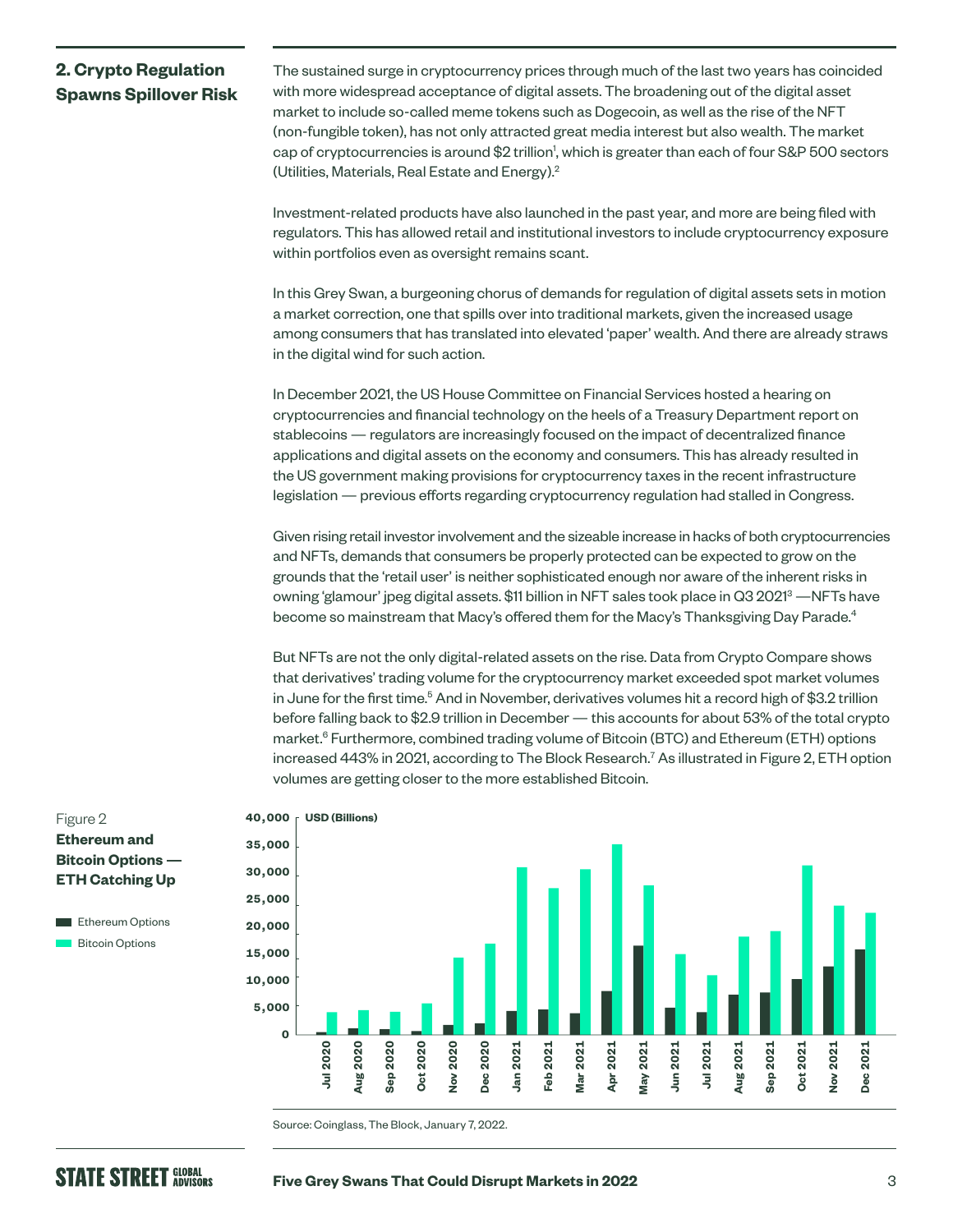Heightened regulation should lead to an overall reduction in risk and speculation. And if there was a dash for the exits in the digital world, the sheer size and scale of the digital asset market poses contagion risk. As digital asset valuations decline, capital would need to be raised to preserve wealth or meet capital calls on the derivatives, and traditional assets would likely be the first choice in terms of meeting liquidity needs and de-risking.

## **3. Central Banks Caught Behind the Curve**

US Federal Reserve Chair Jay Powell recently stated that "it's probably a good time to retire that word [i.e., transitory]," relating to inflation. With that comment came an acceleration of the trends that had already been forming in the fixed income space. US short-term interest rates moved higher in anticipation of the Fed quickening the pace of policy rate hikes (to an expected three 25bps hikes in 2022). Longer-term interest rates (10-year Treasury yields) remained anchored at around 1.5% as markets appeared happy about the signal that the Fed would not let inflation get out of hand.

This bear flattening of the yield curve is a typical occurrence in the expansionary phase of the business cycle where growth remains above trend, prices are moving higher and the central bank is set to remove accommodation in response. But what if inflation has already become ingrained in the psyche of consumers and producers? And, despite the recent shift in tone, what happens if the central banks remain too far behind the curve? What if the markets lose faith and long-term yields rise substantially, bucking the current trends?

Inflation and interest rates remain the key macro risk in markets today. Bond prices fall as interest rates rise, but the impact today may be much broader than that. The entire capital market structure could be troubled as lofty valuations in many segments of the market have often been justified by the low and stable inflation and interest rate environment that has persisted for much of the last two decades.

This environment is not one that market participants in developed markets have experienced in the last several decades and many are likely ill-prepared. In this Grey Swan, markets perceive that the policy path is too slow, which brings inflation worries to the forefront. While short-term growth is steady, long-term forecasts are hit. Higher inflation and a diminished growth outlook increase equity risk premia. Equities decline while long-term interest rates pick up, resulting in a positive bond-equity correlation.

Figure 3 outlines the impact on a 60/40 equity/bond portfolio of the Too Little, Too Late scenario. This shock analysis is based on interest rates being increased by 200 basis points. Most traditional portfolios would suffer greatly in these conditions as bond prices and equity multiples would likely decline at the same time. But there are some assets that would likely do better. Real assets are likely to fare relatively well. Value stocks would likely outperform growth stocks. And cash is king in an environment where everything sells off.

| Dec 10 2021                       | S&P 500 (%) | US Agg $(\%)$ | Portfolio (%) |  |
|-----------------------------------|-------------|---------------|---------------|--|
| <b>Bear Steepening — US TSY</b>   | 11.72       | $-9.58$       | 3.20          |  |
| <b>Too Little Too Late (MSCI)</b> | $-18.62$    | $-8.62$       | $-14.62$      |  |

| <b>Factor</b> | <b>USD</b><br><b>Inflation</b><br>2Y | <b>USD</b><br><b>Inflation</b><br><b>10Y</b> | <b>USD</b><br><b>Treasurv</b><br>2Y | <b>USD</b><br><b>Treasury</b><br>10Y | <b>US</b><br><b>Corporate</b><br><b>IG Spread</b> | US<br><b>Corporate</b><br><b>HY Spread</b> | <b>US</b><br>Equity<br>Return | EM<br>Eauity<br>Return | <b>EUR/USD</b><br><b>Shocks</b> |
|---------------|--------------------------------------|----------------------------------------------|-------------------------------------|--------------------------------------|---------------------------------------------------|--------------------------------------------|-------------------------------|------------------------|---------------------------------|
| Unit          | bps                                  | bps                                          | bps                                 | bps                                  | bps                                               | bps                                        | %                             | $\%$                   | %                               |
| <b>Shock</b>  | 166                                  | 116                                          | 28                                  | 161                                  | 57                                                | 73                                         | $-18$                         | $-23$                  | 10                              |

Source: State Street Global Advisors, MSCI BarraOne, as of 10 December 2021.

Figure 3 **Too Little, Too Late — Impact on a 60/40 Portfolio**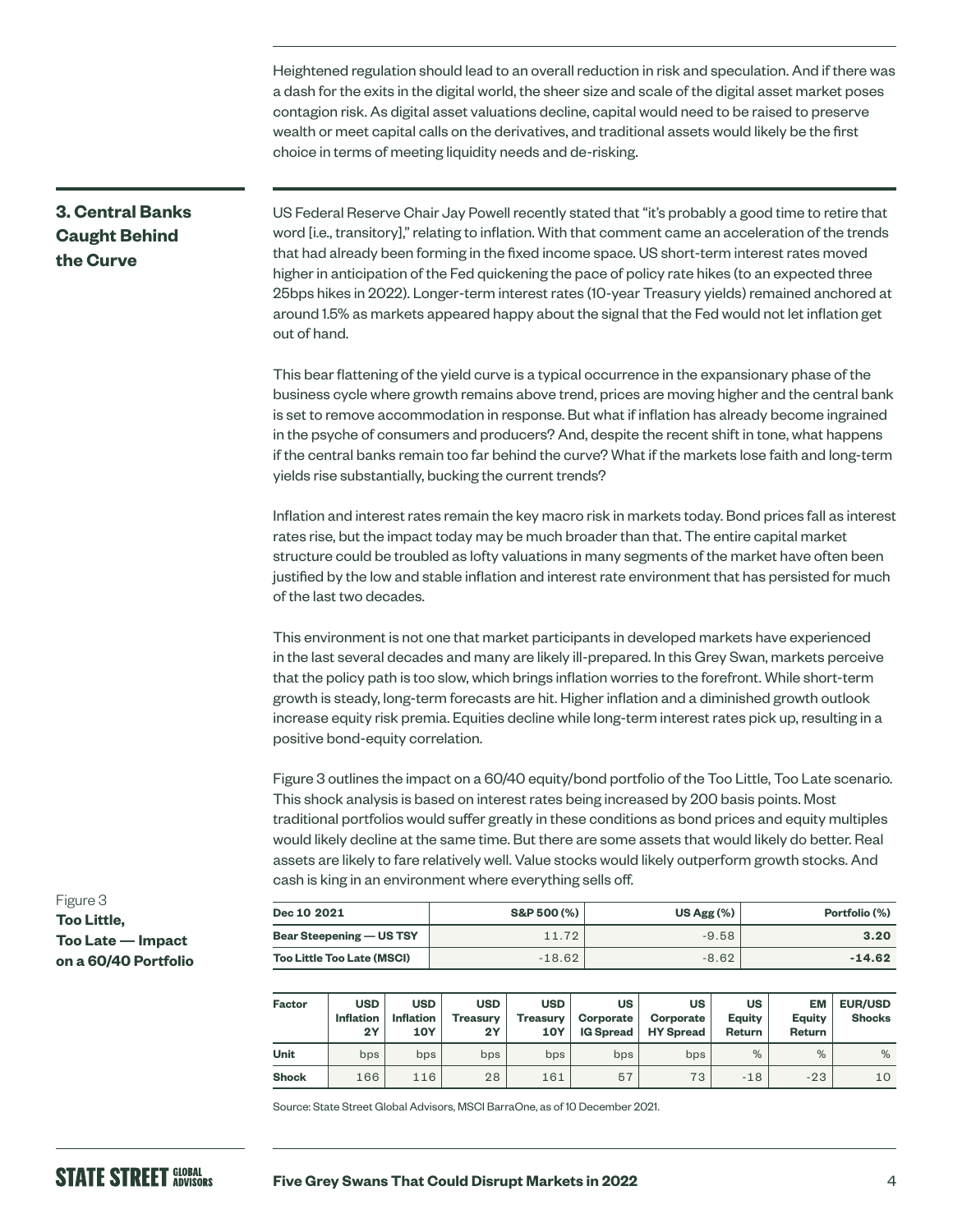Investors should not ignore the potential for this scenario to unfold, however low its probability. Stress-testing portfolios allows investors to make plans for how to manage through such an event and potentially re-orient towards areas of the market that can shield them from the worst outcomes.

#### **4. Oil Hits \$150**

Higher energy prices function as a tax on consumers and businesses, reducing growth and earnings expectations, while their inflationary impact introduces risk of higher interest rates and greater monetary policy uncertainty. Slower growth and higher inflation are an unwelcome combination that substantially increases downside risk and volatility in equities, credit, and currency markets. And such risks tend to weigh more heavily on emerging markets assets as they are sensitive to both rising rates and falling global demand. In this Grey Swan, we consider what could drive oil to \$150 per barrel and how investors might protect against such a price spike.

Ultimately this is a supply/demand situation. Oil inventories in OECD countries are currently at their lowest point since 2015 and are nearly 200m bbls below their five-year average (Figure 4). While the December monthly oil report from the International Energy Agency (IEA) indicated the potential for a supply increase of 6.4 million barrels per day (mb/d) versus a possible 3.3mb/d demand increase, there are considerable risks to both the demand and supply outlook.

On the demand front, an upside surprise is certainly possible as improved COVID-19 therapeutics and ongoing vaccinations fuel a more complete recovery in consumer demand, business activity, and air travel. Furthermore, global fiscal spending plans call for substantial, energy-intensive infrastructure investment. Conversely, supply could surprise to the downside as many countries cannot reach expected capacity due to poor maintenance and infrastructure as a result of previous capital expenditure cuts — so efforts to boost production could take some time to bring online. According to calculations by Reuters, OPEC (Organization of the Petroleum Exporting Countries) only managed to increase production by 1.04mb/d from August through November despite pledging to boost production by 1.6mb/d — a 35% shortfall.

US shale has been an important source of additional supply over the past 7 to 10 years. However, supply is only growing in the Permian basin due to favorable economics — otherwise supply is actually declining. In total, US oil production was barely changed in 2021 despite rising consumption growth and higher prices — this leaves it about 10% down from the average of 12.3mb/d achieved in 2019.<sup>8</sup> Producers have remained disciplined and continue to focus on returning value to shareholders.

Against such a tight supply/demand backdrop, any kind of supply shock would send prices higher. On the geopolitical front, heightened risks are evident and could threaten energy supply in 2022. Russia has amassed about 100,000 troops on its border with Ukraine and the G7 has promised "massive consequences" should an invasion follow. Russia's response would very likely entail severe restrictions on energy exports to the European Union, driving oil and natural gas prices sharply higher. Meanwhile, negotiations over Iran's nuclear program have thus far been ineffective, and the threat of US or Israeli military action is not out of the question.

How can investors limit the fallout from \$150 oil? Inflation and rising energy prices were a large part of many client conversations in 2021. We continue to recommend that investors reevaluate their current positioning and consider dedicating a portion of their portfolio to real assets oil and energy provide a direct hedge for this risk. The pullback in prices following news of the Omicron variant made for relatively more attractive valuations, even if the super-spike scenario fails to materialize. Over the longer term, we believe a diversified, multi-asset approach may be best suited to hedge against general inflation risk.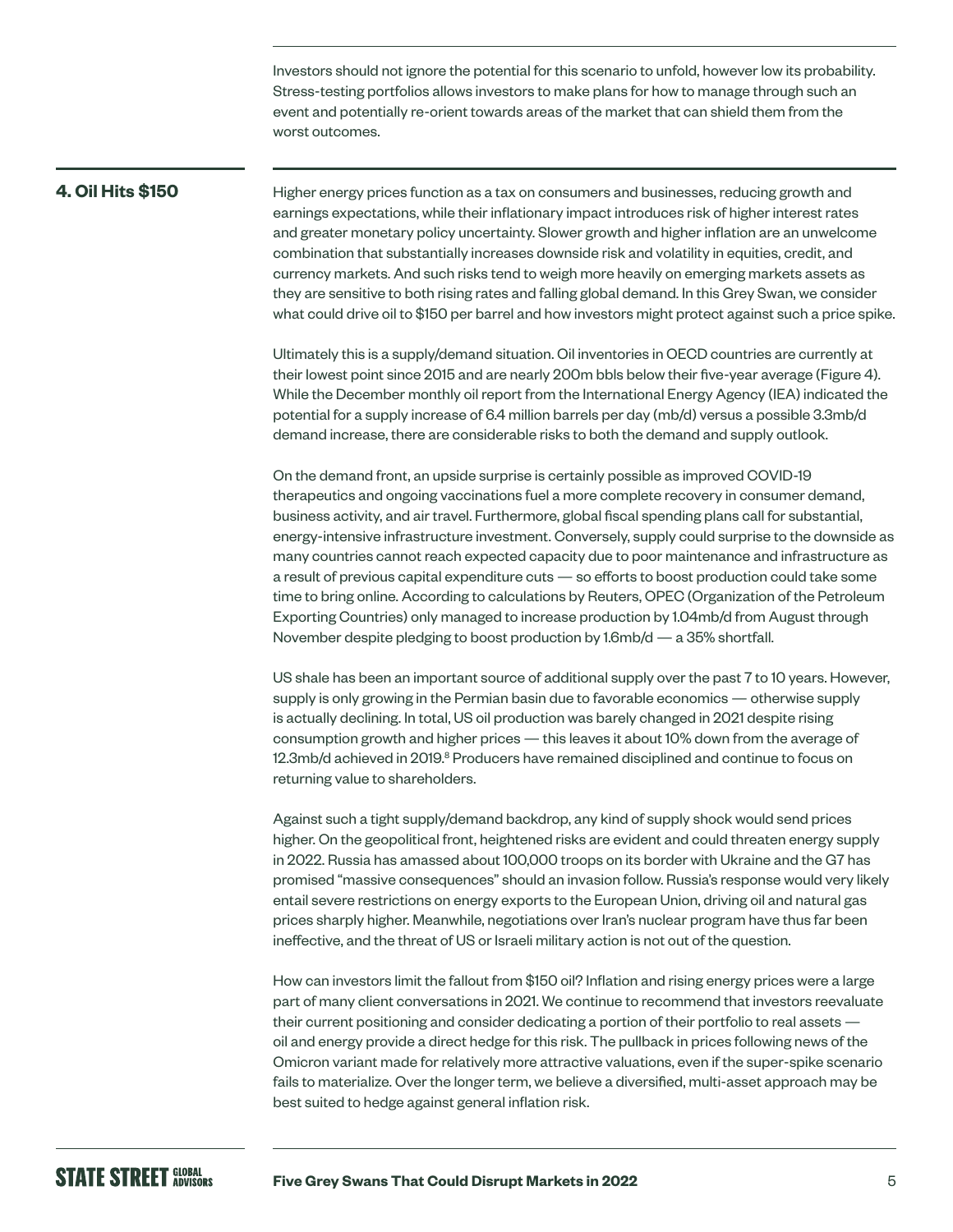

**Cil Stocks (Barrels) Five-Year Average** 



Source: International Energy Agency.

## **5. Disrupting the Status Quo: Stablecoin Goes Mainstream**

The surge in stablecoin circulation has pushed central banks to consider deploying their own digital assets. While such deployment is likely still some time away, a shorter timetable is not improbable. But in this Grey Swan scenario, a major developed market (DM) central bank takes the leap in 2022 to regulate an off-chain fully collateralized stablecoin, thus bringing it into mainstream finance. Choosing this route instead of issuing a central bank digital currency (CBDC) avoids institutional and policy complexities while promoting blockchain-driven finance — all the encompassing benefits of deploying a digital asset would still apply. Incumbent payment systems will benefit via lower transaction costs, 24/7 trading and instant settlement times. Akin to any digital asset, end-users should also enjoy safer cyber security and lower barriers to access, maintained on a private-sector infrastructure.

However, regulatory backing should ignite a net boost to stablecoin demand in the short term that would initially disrupt decentralized finance and bring volatility to conventional finance. Regulatory approval would require changes to the operational relationship between stablecoin and existing crypto-assets, and would likely apply an identification requirement (KYC — know your customer). There is scope to mandate the end use of stablecoin and its applicability to existing smart contracts, all of which would initially result in a supply/demand imbalance.

Collateralized stablecoins require large amounts of capital for legitimacy and trust, and their ability to remain stable depends on the underlying collateral. Therefore, the first regulated stablecoin would be fully collateralized by bank deposits and government bonds. In theory, within a closed financial system, this would only have distributional effects as comparable assets move to other balance sheets — overall liquidity should remain the same. The effectiveness of conventional transmission channels for monetary policy could shift, e.g., if either bank deposits or money market funds (MMFs) shrink in favor of stablecoins. Ultimately though, there should not be any major policy impairment as there is no portfolio rotation. Given that the collateral backing stablecoin would be comparable, the overall asset mix in the financial system would remain unchanged.

In practice, however, tokenized coins are even more globalized than conventional finance. The net effect of a first-mover DM-regulated fully collateralized stablecoin would likely see it draw in capital from global markets. While the magnitude may be limited for other DMs, this could be reflected in meaningful capital outflows for emerging markets (EM). The effect would be tightening financial conditions via foreign exchange flows, currency depreciation and higher local bond yields. Given that the first stablecoin would likely be US dollar based, this would exacerbate EM stress and complicate US Federal Reserve policy in the short term.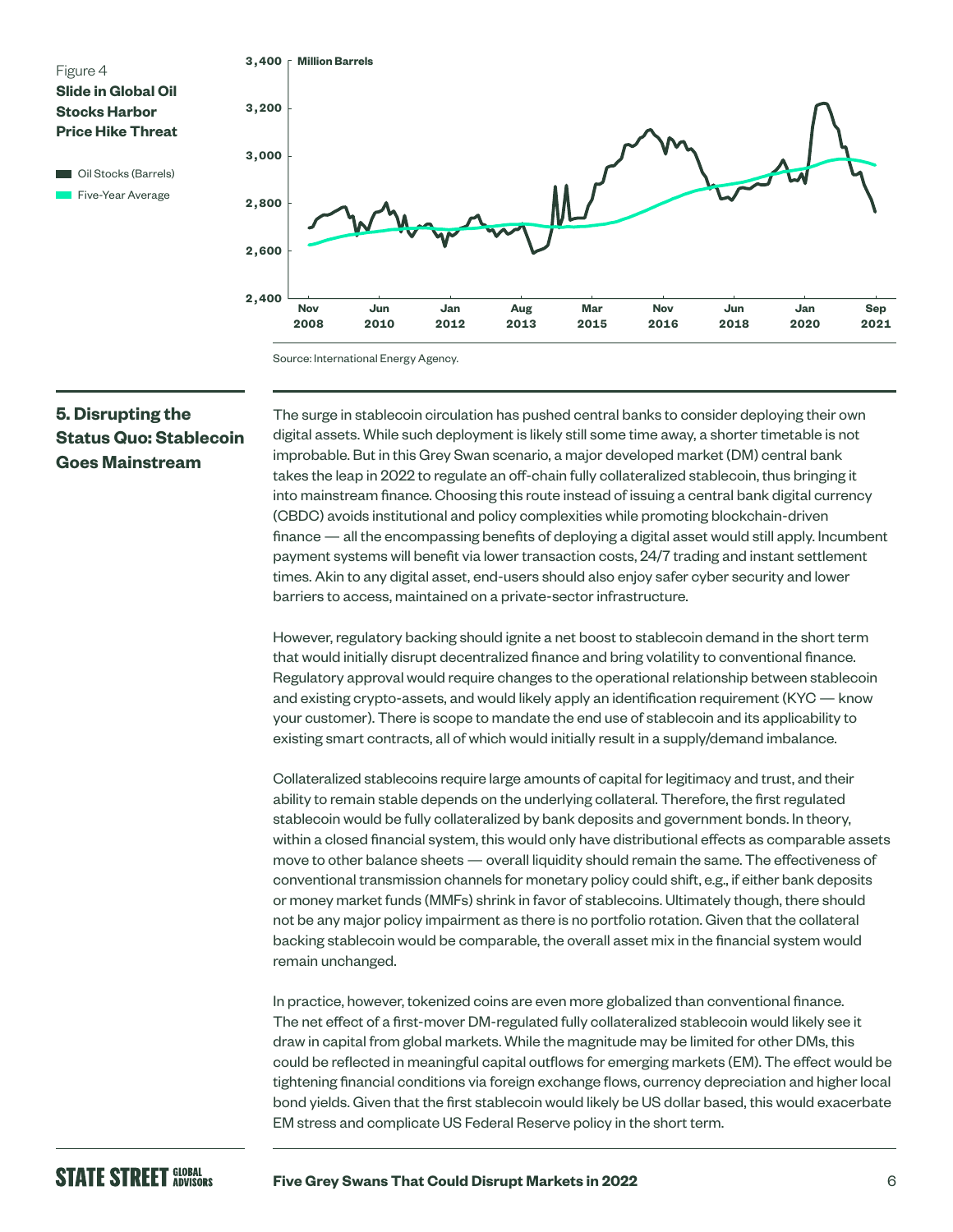Regulatory approval would also diminish the appeal of existing off-chain stablecoins in the crypto space that are collateralized by non-government bonds — this is illustrated in Figure 5 where market cap is rising for 'pure' stablecoins like USDC (which is pegged 1:1 to the US dollar) compared to Tether, where reserves hold securities with credit risk. Thus, the introduction of a regulated legitimate stablecoin could:

- Be highly disruptive to the global payments system;
- Be a major volatility driver within crypto finance;
- Impact conventional safe-haven currencies; and
- Shift global asset flows in the direction of a DM first-mover.



## Figure 5 **The Rise of Stablecoin: Tether + USDC Market Cap, \$USD** USD Coin

 $\blacksquare$  Tether

## **Bonus Swan: Yield Curve Inverts in 2022, US Recession Follows in 2023**

Cycles typically last five to seven years, right? According to the National Bureau of Economic Research, the average post-war expansion in the United States has lasted just over five years and the last economic expansion persisted for more than 10. This look at history might suggest we are in store for strong asset returns and little risk of recession for several years. But what if the market is missing the warning signals?

There are two main aspects that make this cycle very unusual. First, much of the post-recession recovery phase is about regaining pre-recession peaks in output and lows in unemployment. The output element has already been achieved, while revisiting unemployment lows shouldn't take much longer either — we anticipate the US unemployment rate to average just 3.7% in Q4 2022. Similarly, wage and salary income took more than two years to make a new peak following the Global Financial Crisis (GFC); in 2020, it took just nine months. With respect to housing, it took about a decade for prices to rescale pre-GFC peaks, but in 2020 housing prices surged as soon as the lockdowns ended. The pure recovery phase of this cycle has been astoundingly short, and the swiftness and intensity of the upswing suggests a shorter duration for the cycle as a whole.

The second aspect relates to the policy response during and after the recession. The extent of policy accommodation, fiscal in particular but also monetary, that has been extended since 2020 has far exceeded historical norms. The cumulative budget deficits for fiscal 2020 and 2021 total about \$6 trillion and the Fed balance sheet has increased by \$4.5 trillion since March 2020, while the Fed Funds rate has been anchored at 0.00 to 0.25%.

## **STATE STREET GLOBAL**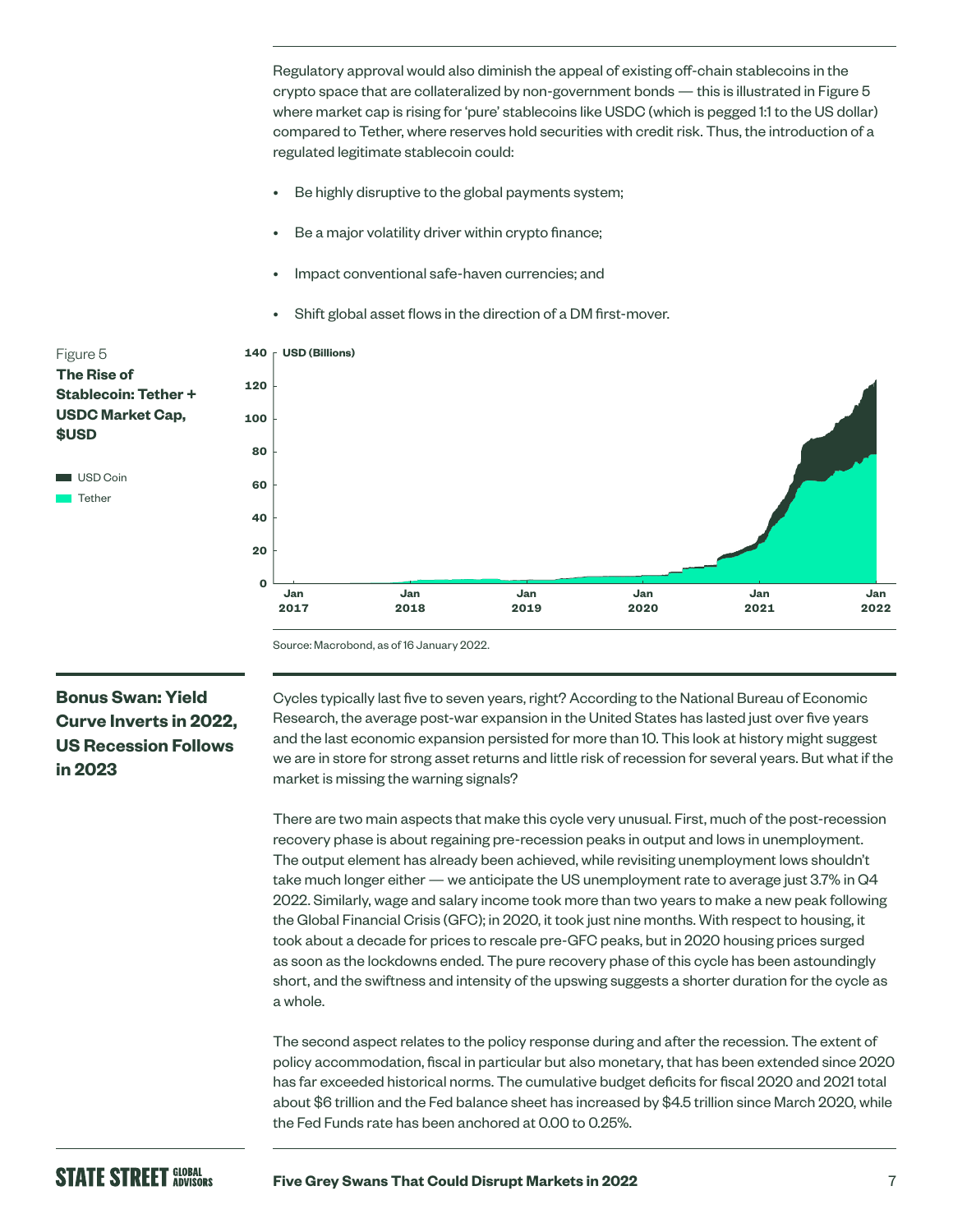The other side of this coin is a painful withdrawal of policy accommodation. Even with additional support from a scaled-down version of Build Back Better (the recently legislated US infrastructure program), the extent of implicit fiscal consolidation associated with the normalization of fiscal spending is poised to be among the most severe ever recorded. Coupled with a simultaneous tightening of monetary policy and the unpredictability of unusually powerful global inventory cycles, the risks that this combination could bring a premature end to this cycle are non-trivial. Indeed, this could be considered a Swan with a lighter hue of grey.

One key indicator to monitor is the US yield curve, which has been flattening since March 2021. If it continues to flatten at this pace, the yield curve could become inverted as early as mid-2022. This matters not only because an inverted yield curve has typically portended recessions within 18 months, but also because risk assets like equity and credit generally struggle when the yield curve is inverted.

Government bonds tend to perform well in such an environment and, despite low yield levels, would offer protection — although perhaps not as much as investors have experienced in the past. While unlikely to be cause for immediate concern, many investors remain heavily exposed to risk assets and should remain on the lookout for an inverted yield curve in 2022 as another signal of a much shorter economic expansion than we are accustomed to.



|                      | <b>Excess Returns (%)</b> |            |            |           |            |                        |  |
|----------------------|---------------------------|------------|------------|-----------|------------|------------------------|--|
| 2y10y inverted?      | IG 6m fwd                 | IG 12m fwd | IG 18m fwd | HY 6m fwd | HY 12m fwd | HY 18 <sub>m</sub> fwd |  |
| Yes                  | $-0.27$                   | $-0.92$    | $-2.63$    | $-2.63$   | $-5.53$    | $-9.48$                |  |
| <b>No</b>            | 0.42                      | 0.88       | 1.43       | 1.73      | 3.56       | 5.52                   |  |
| <b>Unconditional</b> | 0.37                      | 0.74       | 1.11       | 1.39      | 2.85       | 4.34                   |  |

Source: State Street Global Advisors, Bloomberg Finance L.P. The above forecast is an estimate based on certain assumptions and analysis made by State Street Global Advisors. There is no guarantee that the estimates will be achieved.

Figure 6 **US Yield Curve — Trending Towards Inversion** 

10y-2y Yield Gap 30y-5y Yield Gap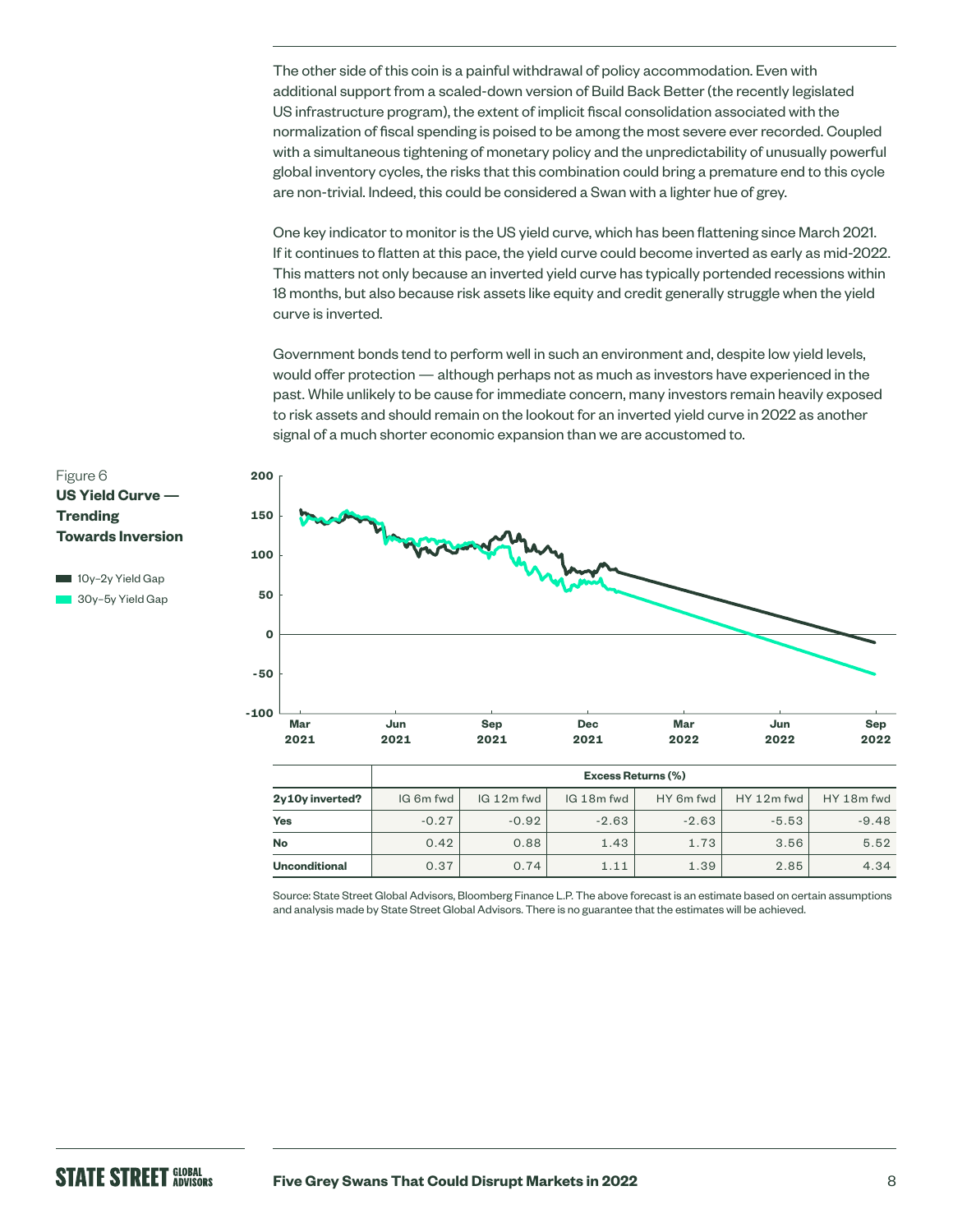#### **Co-authors**

#### **Esther Baroudy, CFA**

Senior Porfolio Manager Fundamental Growth and Core Equity

**Matthew Bartolini, CFA** Head of SPDR Americas Research

**Matthew Nest, CFA** Global Head of Macro Strategies **Aaron Hurd, FRM** Senior Portfolio Manager **Currency** 

**Elliot Hentov, Ph.D.** Head of Policy Research, Global Macro

#### **Simona Mocuta**

Chief Economist, Global Macro and Research

- **Endnotes** 1 Source: CoinMarketCap as of January 7, 2022.
	- 2 Source: Bloomberg Finance LP as of January 7, 2022.
	- 3 Source: Reuters "NFT space, where \$11 billion in sales took place in Q3 2021" October 4, 2021.
	- 4 [Macy's Launches First-Ever NFT Series in Celebration](https://www.macysinc.com/investors/news-events/press-releases/detail/1724/macys-launches-first-ever-nft-series-in-celebration-of)  of the 95th Annual Macy's Thanksgiving Day Parade® :: [Macy's, Inc. \(M\) \(macysinc.com\)](https://www.macysinc.com/investors/news-events/press-releases/detail/1724/macys-launches-first-ever-nft-series-in-celebration-of).
	- 5 Source: CryptoCompare "Exchange Review June 2021" July 8, 2021.
- 6 Source: CryptoCompare "Exchange Review December 2021" January 8, 2021.
- 7 Source: The Block "Trading volume for bitcoin and ether options grew 443% in 2021" December 27, 2021.
- 8 Source: US Energy Information Administration, Short-Term Energy Outlook, January 11, 2022.